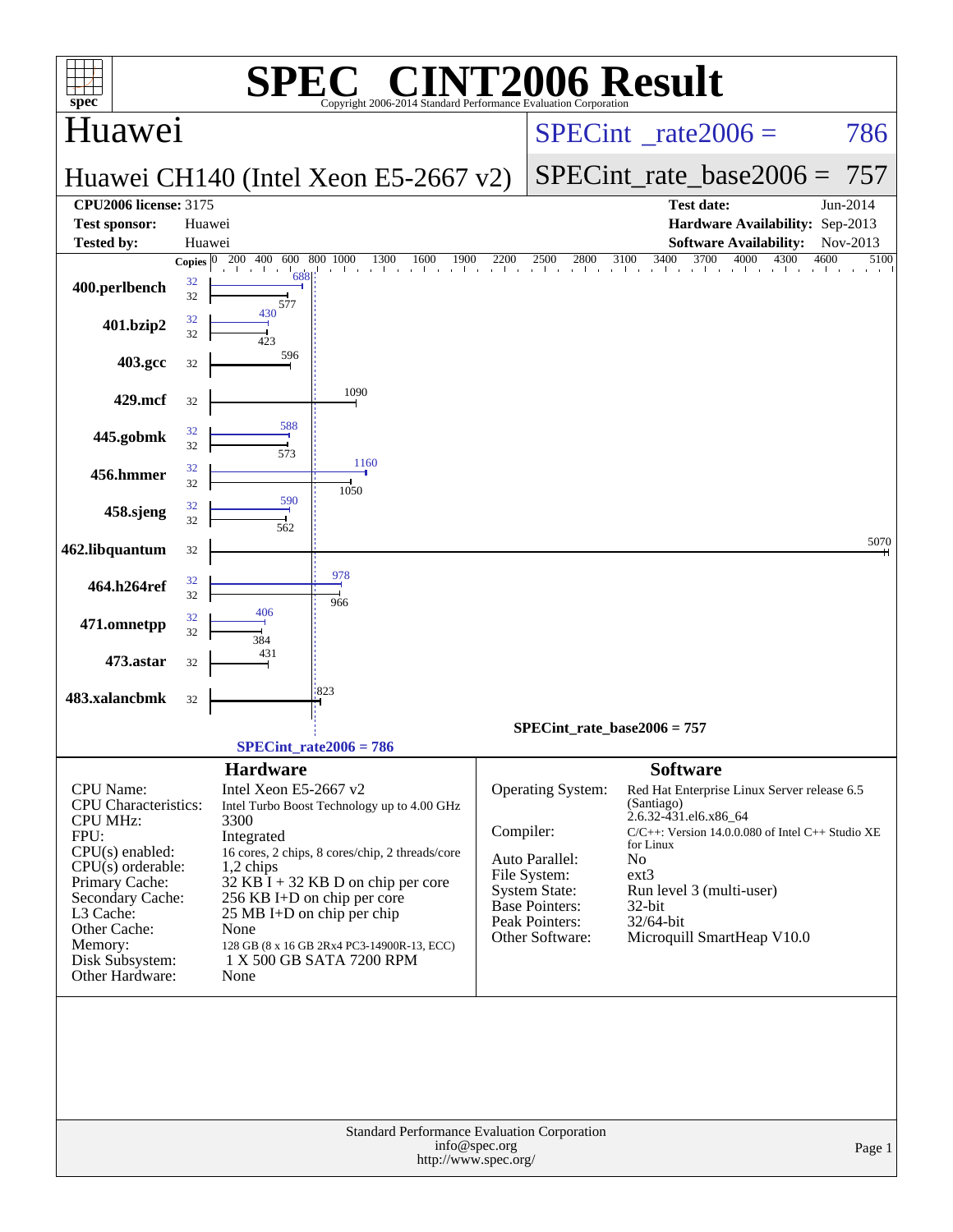

#### Huawei

#### SPECint rate $2006 = 786$

Huawei CH140 (Intel Xeon E5-2667 v2)

[SPECint\\_rate\\_base2006 =](http://www.spec.org/auto/cpu2006/Docs/result-fields.html#SPECintratebase2006) 757

**[CPU2006 license:](http://www.spec.org/auto/cpu2006/Docs/result-fields.html#CPU2006license)** 3175 **[Test date:](http://www.spec.org/auto/cpu2006/Docs/result-fields.html#Testdate)** Jun-2014

**[Test sponsor:](http://www.spec.org/auto/cpu2006/Docs/result-fields.html#Testsponsor)** Huawei **[Hardware Availability:](http://www.spec.org/auto/cpu2006/Docs/result-fields.html#HardwareAvailability)** Sep-2013 **[Tested by:](http://www.spec.org/auto/cpu2006/Docs/result-fields.html#Testedby)** Huawei **[Software Availability:](http://www.spec.org/auto/cpu2006/Docs/result-fields.html#SoftwareAvailability)** Nov-2013

#### **[Results Table](http://www.spec.org/auto/cpu2006/Docs/result-fields.html#ResultsTable)**

|                                                                                                          | <b>Base</b>   |                |       |                |       |                |              | <b>Peak</b>   |                |              |                |              |                |              |
|----------------------------------------------------------------------------------------------------------|---------------|----------------|-------|----------------|-------|----------------|--------------|---------------|----------------|--------------|----------------|--------------|----------------|--------------|
| <b>Benchmark</b>                                                                                         | <b>Copies</b> | <b>Seconds</b> | Ratio | <b>Seconds</b> | Ratio | <b>Seconds</b> | <b>Ratio</b> | <b>Copies</b> | <b>Seconds</b> | <b>Ratio</b> | <b>Seconds</b> | <b>Ratio</b> | <b>Seconds</b> | <b>Ratio</b> |
| 400.perlbench                                                                                            | 32            | 541            | 578   | 543            | 575I  | 542            | 577          | 32            | 456            | 686          | 454            | 689          | 454            | 688          |
| 401.bzip2                                                                                                | 32            | 731            | 423   | 730            | 423   | 733            | 421          | 32            | 718            | 430          | 718            | <b>430</b>   | 718            | 430          |
| $403.\mathrm{gcc}$                                                                                       | 32            | 430            | 599   | 432            | 596   | 432            | 596          | 32            | 430            | 599          | 432            | 596          | 432            | 596          |
| $429$ .mcf                                                                                               | 32            | 268            | 1090  | 268            | 1090  | 269            | 1090         | 32            | 268            | 1090         | 268            | 1090         | 269            | 1090         |
| $445$ .gobmk                                                                                             | 32            | 587            | 572   | 580            | 579   | 585            | 573          | 32            | 569            | 590          | 571            | 588          | 571            | 588          |
| 456.hmmer                                                                                                | 32            | 283            | 1050  | 284            | 1050  | 285            | 1050         | 32            | 256            | 1170         | 258            | 1160         | 257            | 1160         |
| $458$ .sjeng                                                                                             | 32            | 689            | 562   | 683            | 567   | 690            | 561          | 32            | 657            | 589          | 656            | 590          | 655            | 591          |
| 462.libquantum                                                                                           | 32            | 131            | 5070  | 131            | 5070  | 132            | 5040         | 32            | <u>131</u>     | 5070         | 131            | 5070         | 132            | 5040         |
| 464.h264ref                                                                                              | 32            | 732            | 968   | 735            | 963   | 733            | 966          | 32            | 724            | 978          | 726            | 975          | 723            | 979          |
| 471.omnetpp                                                                                              | 32            | 521            | 384   | 519            | 385   | 525            | 381          | 32            | 492            | 406          | 491            | 407          | 494            | 405          |
| $473$ . astar                                                                                            | 32            | 523            | 429   | 521            | 431   | 521            | 431          | 32            | 523            | 429          | 521            | 431          | 521            | <b>431</b>   |
| 483.xalancbmk                                                                                            | 32            | 268            | 823   | 269            | 820   | 268            | 823          | 32            | 268            | 823          | 269            | 820          | 268            | 823          |
| Results appear in the order in which they were run. Bold underlined text indicates a median measurement. |               |                |       |                |       |                |              |               |                |              |                |              |                |              |

#### **[Submit Notes](http://www.spec.org/auto/cpu2006/Docs/result-fields.html#SubmitNotes)**

 The numactl mechanism was used to bind copies to processors. The config file option 'submit' was used to generate numactl commands to bind each copy to a specific processor. For details, please see the config file.

#### **[Operating System Notes](http://www.spec.org/auto/cpu2006/Docs/result-fields.html#OperatingSystemNotes)**

Stack size set to unlimited using "ulimit -s unlimited"

#### **[Platform Notes](http://www.spec.org/auto/cpu2006/Docs/result-fields.html#PlatformNotes)**

```
Standard Performance Evaluation Corporation
 Sysinfo program /spec/config/sysinfo.rev6818
 $Rev: 6818 $ $Date:: 2012-07-17 #$ e86d102572650a6e4d596a3cee98f191
 running on localhost Thu Jun 26 20:44:35 2014
 This section contains SUT (System Under Test) info as seen by
some common utilities. To remove or add to this section, see:
  http://www.spec.org/cpu2006/Docs/config.html#sysinfo
 From /proc/cpuinfo
    model name : Intel(R) Xeon(R) CPU E5-2667 v2 @ 3.30GHz
       2 "physical id"s (chips)
       32 "processors"
    cores, siblings (Caution: counting these is hw and system dependent. The
    following excerpts from /proc/cpuinfo might not be reliable. Use with
    caution.)
       cpu cores : 8
       siblings : 16
                                   Continued on next page
```
[info@spec.org](mailto:info@spec.org) <http://www.spec.org/>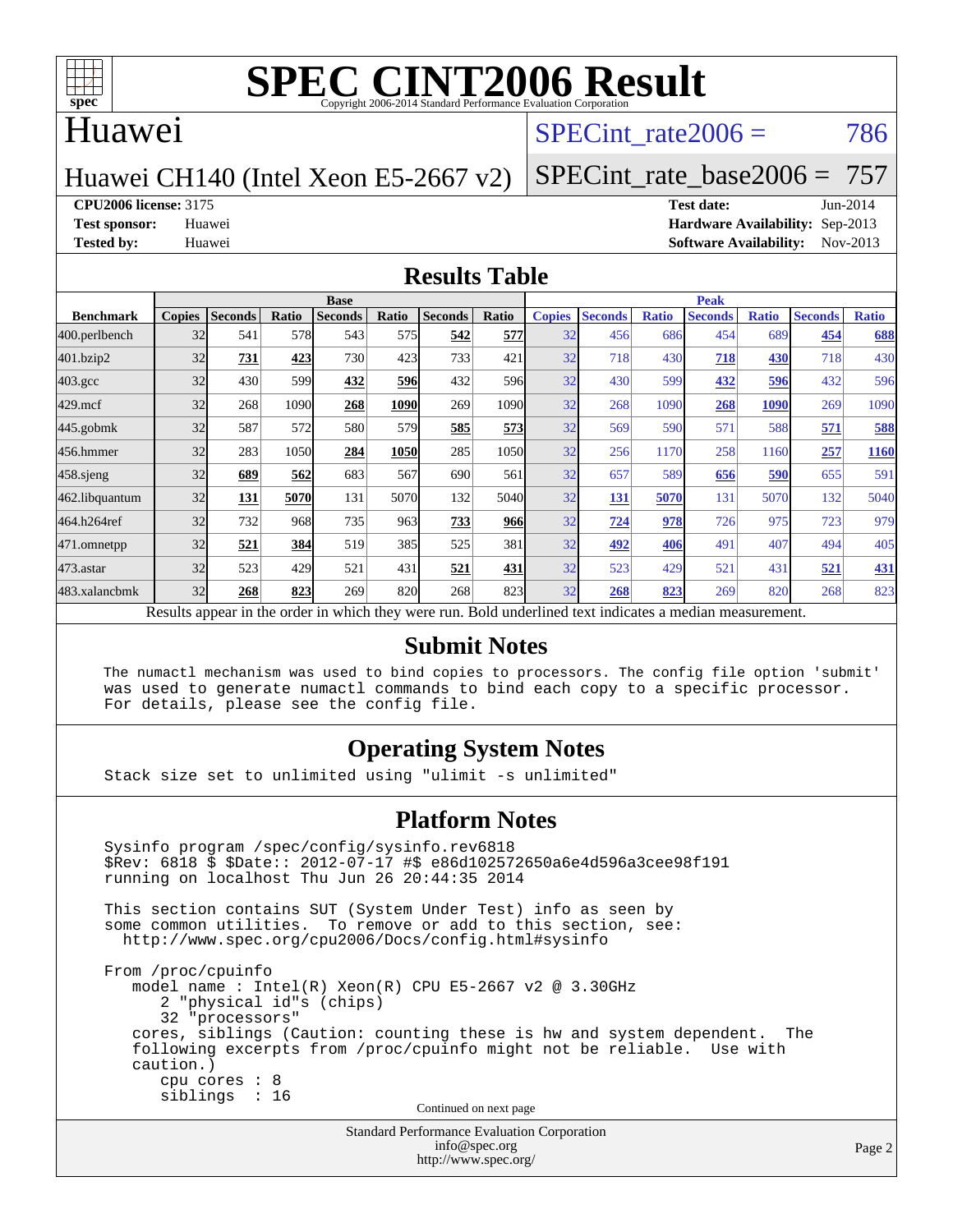

#### Huawei

SPECint rate $2006 = 786$ 

Huawei CH140 (Intel Xeon E5-2667 v2)

[SPECint\\_rate\\_base2006 =](http://www.spec.org/auto/cpu2006/Docs/result-fields.html#SPECintratebase2006) 757

**[CPU2006 license:](http://www.spec.org/auto/cpu2006/Docs/result-fields.html#CPU2006license)** 3175 **[Test date:](http://www.spec.org/auto/cpu2006/Docs/result-fields.html#Testdate)** Jun-2014 **[Test sponsor:](http://www.spec.org/auto/cpu2006/Docs/result-fields.html#Testsponsor)** Huawei **[Hardware Availability:](http://www.spec.org/auto/cpu2006/Docs/result-fields.html#HardwareAvailability)** Sep-2013 **[Tested by:](http://www.spec.org/auto/cpu2006/Docs/result-fields.html#Testedby)** Huawei **[Software Availability:](http://www.spec.org/auto/cpu2006/Docs/result-fields.html#SoftwareAvailability)** Nov-2013

#### **[Platform Notes \(Continued\)](http://www.spec.org/auto/cpu2006/Docs/result-fields.html#PlatformNotes)**

 physical 0: cores 1 2 3 4 8 9 10 11 physical 1: cores 1 2 3 4 8 9 10 11 cache size : 25600 KB From /proc/meminfo<br>MemTotal: 132105632 kB HugePages\_Total: 0<br>Hugepagesize: 2048 kB Hugepagesize: /usr/bin/lsb\_release -d Red Hat Enterprise Linux Server release 6.5 (Santiago) From /etc/\*release\* /etc/\*version\* redhat-release: Red Hat Enterprise Linux Server release 6.5 (Santiago) system-release: Red Hat Enterprise Linux Server release 6.5 (Santiago) system-release-cpe: cpe:/o:redhat:enterprise\_linux:6server:ga:server uname -a: Linux localhost 2.6.32-431.el6.x86\_64 #1 SMP Sun Nov 10 22:19:54 EST 2013 x86\_64 x86\_64 x86\_64 GNU/Linux run-level 3 Jun 26 20:41 SPEC is set to: /spec Filesystem Type Size Used Avail Use% Mounted on<br>
/dev/sda2 ext3 455G 27G 406G 7% / 27G 406G Additional information from dmidecode: BIOS Insyde Corp. OARYV385 02/20/2014 Memory: 8x Samsung M393B2G70BH0-CMA 16 GB 1866 MHz 2 rank (End of data from sysinfo program)

#### **[General Notes](http://www.spec.org/auto/cpu2006/Docs/result-fields.html#GeneralNotes)**

Environment variables set by runspec before the start of the run: LD\_LIBRARY\_PATH = "/spec/libs/32:/spec/libs/64:/spec/sh" Binaries compiled on a system with 1x Core i7-860 CPU + 8GB memory using RedHat EL 6.4 Transparent Huge Pages enabled with: echo always > /sys/kernel/mm/redhat\_transparent\_hugepage/enabled Filesystem page cache cleared with:<br>echo 1> /proc/sys/vm/drop cac /proc/sys/vm/drop\_caches runspec command invoked through numactl i.e.: numactl --interleave=all runspec <etc>

> Standard Performance Evaluation Corporation [info@spec.org](mailto:info@spec.org) <http://www.spec.org/>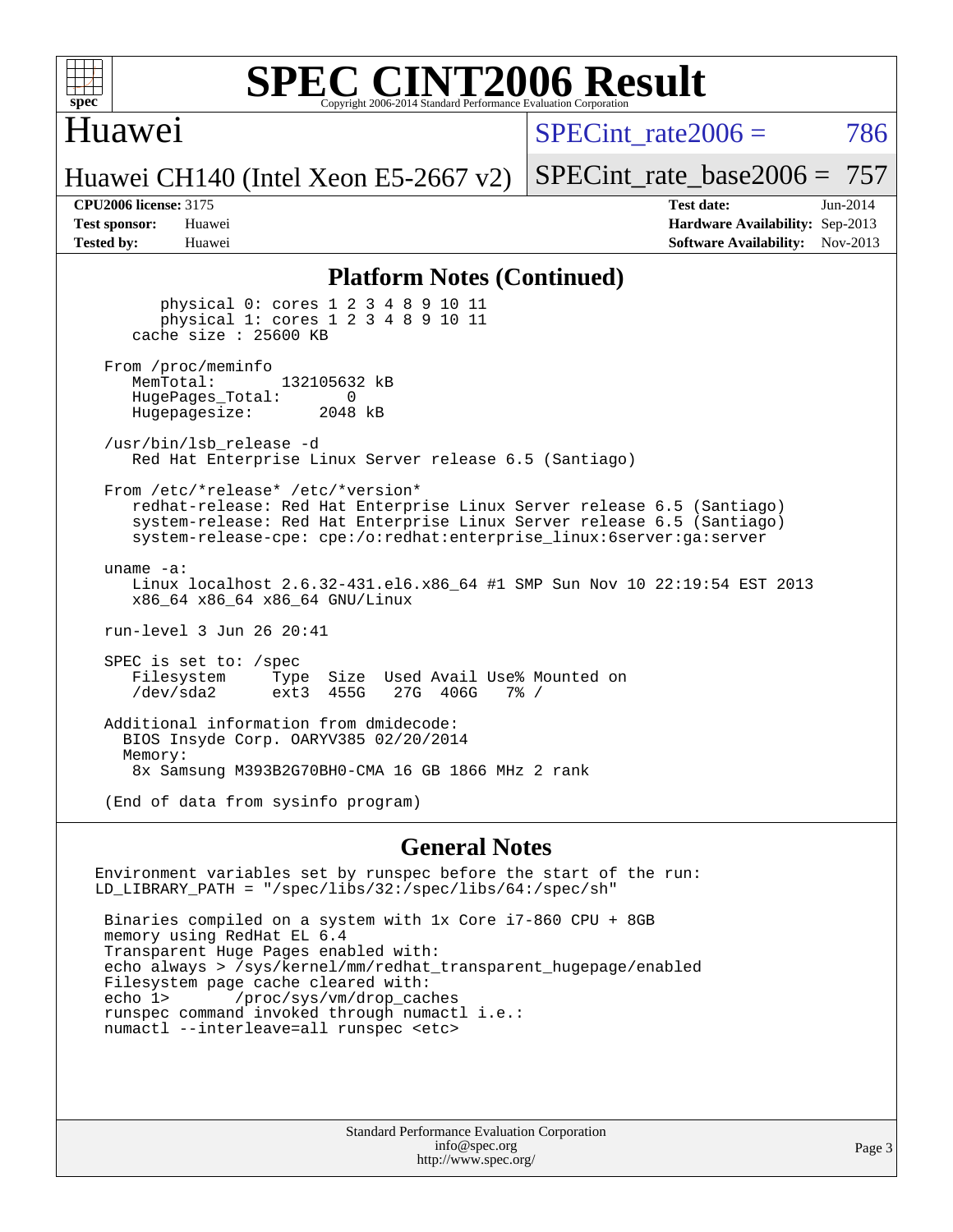

### Huawei

SPECint rate $2006 = 786$ 

Huawei CH140 (Intel Xeon E5-2667 v2)

**[Test sponsor:](http://www.spec.org/auto/cpu2006/Docs/result-fields.html#Testsponsor)** Huawei **[Hardware Availability:](http://www.spec.org/auto/cpu2006/Docs/result-fields.html#HardwareAvailability)** Sep-2013 **[Tested by:](http://www.spec.org/auto/cpu2006/Docs/result-fields.html#Testedby)** Huawei **[Software Availability:](http://www.spec.org/auto/cpu2006/Docs/result-fields.html#SoftwareAvailability)** Nov-2013

[SPECint\\_rate\\_base2006 =](http://www.spec.org/auto/cpu2006/Docs/result-fields.html#SPECintratebase2006) 757 **[CPU2006 license:](http://www.spec.org/auto/cpu2006/Docs/result-fields.html#CPU2006license)** 3175 **[Test date:](http://www.spec.org/auto/cpu2006/Docs/result-fields.html#Testdate)** Jun-2014

**[Base Compiler Invocation](http://www.spec.org/auto/cpu2006/Docs/result-fields.html#BaseCompilerInvocation)**

[C benchmarks](http://www.spec.org/auto/cpu2006/Docs/result-fields.html#Cbenchmarks):  $\text{icc}$   $-\text{m32}$ 

[C++ benchmarks:](http://www.spec.org/auto/cpu2006/Docs/result-fields.html#CXXbenchmarks) [icpc -m32](http://www.spec.org/cpu2006/results/res2014q3/cpu2006-20140630-30120.flags.html#user_CXXbase_intel_icpc_4e5a5ef1a53fd332b3c49e69c3330699)

### **[Base Portability Flags](http://www.spec.org/auto/cpu2006/Docs/result-fields.html#BasePortabilityFlags)**

 400.perlbench: [-DSPEC\\_CPU\\_LINUX\\_IA32](http://www.spec.org/cpu2006/results/res2014q3/cpu2006-20140630-30120.flags.html#b400.perlbench_baseCPORTABILITY_DSPEC_CPU_LINUX_IA32) 462.libquantum: [-DSPEC\\_CPU\\_LINUX](http://www.spec.org/cpu2006/results/res2014q3/cpu2006-20140630-30120.flags.html#b462.libquantum_baseCPORTABILITY_DSPEC_CPU_LINUX) 483.xalancbmk: [-DSPEC\\_CPU\\_LINUX](http://www.spec.org/cpu2006/results/res2014q3/cpu2006-20140630-30120.flags.html#b483.xalancbmk_baseCXXPORTABILITY_DSPEC_CPU_LINUX)

## **[Base Optimization Flags](http://www.spec.org/auto/cpu2006/Docs/result-fields.html#BaseOptimizationFlags)**

[C benchmarks](http://www.spec.org/auto/cpu2006/Docs/result-fields.html#Cbenchmarks):

[-xSSE4.2](http://www.spec.org/cpu2006/results/res2014q3/cpu2006-20140630-30120.flags.html#user_CCbase_f-xSSE42_f91528193cf0b216347adb8b939d4107) [-ipo](http://www.spec.org/cpu2006/results/res2014q3/cpu2006-20140630-30120.flags.html#user_CCbase_f-ipo) [-O3](http://www.spec.org/cpu2006/results/res2014q3/cpu2006-20140630-30120.flags.html#user_CCbase_f-O3) [-no-prec-div](http://www.spec.org/cpu2006/results/res2014q3/cpu2006-20140630-30120.flags.html#user_CCbase_f-no-prec-div) [-opt-prefetch](http://www.spec.org/cpu2006/results/res2014q3/cpu2006-20140630-30120.flags.html#user_CCbase_f-opt-prefetch) [-opt-mem-layout-trans=3](http://www.spec.org/cpu2006/results/res2014q3/cpu2006-20140630-30120.flags.html#user_CCbase_f-opt-mem-layout-trans_a7b82ad4bd7abf52556d4961a2ae94d5)

[C++ benchmarks:](http://www.spec.org/auto/cpu2006/Docs/result-fields.html#CXXbenchmarks)

[-xSSE4.2](http://www.spec.org/cpu2006/results/res2014q3/cpu2006-20140630-30120.flags.html#user_CXXbase_f-xSSE42_f91528193cf0b216347adb8b939d4107) [-ipo](http://www.spec.org/cpu2006/results/res2014q3/cpu2006-20140630-30120.flags.html#user_CXXbase_f-ipo) [-O3](http://www.spec.org/cpu2006/results/res2014q3/cpu2006-20140630-30120.flags.html#user_CXXbase_f-O3) [-no-prec-div](http://www.spec.org/cpu2006/results/res2014q3/cpu2006-20140630-30120.flags.html#user_CXXbase_f-no-prec-div) [-opt-prefetch](http://www.spec.org/cpu2006/results/res2014q3/cpu2006-20140630-30120.flags.html#user_CXXbase_f-opt-prefetch) [-opt-mem-layout-trans=3](http://www.spec.org/cpu2006/results/res2014q3/cpu2006-20140630-30120.flags.html#user_CXXbase_f-opt-mem-layout-trans_a7b82ad4bd7abf52556d4961a2ae94d5) [-Wl,-z,muldefs](http://www.spec.org/cpu2006/results/res2014q3/cpu2006-20140630-30120.flags.html#user_CXXbase_link_force_multiple1_74079c344b956b9658436fd1b6dd3a8a) [-L/sh -lsmartheap](http://www.spec.org/cpu2006/results/res2014q3/cpu2006-20140630-30120.flags.html#user_CXXbase_SmartHeap_32f6c82aa1ed9c52345d30cf6e4a0499)

### **[Base Other Flags](http://www.spec.org/auto/cpu2006/Docs/result-fields.html#BaseOtherFlags)**

[C benchmarks](http://www.spec.org/auto/cpu2006/Docs/result-fields.html#Cbenchmarks):

403.gcc: [-Dalloca=\\_alloca](http://www.spec.org/cpu2006/results/res2014q3/cpu2006-20140630-30120.flags.html#b403.gcc_baseEXTRA_CFLAGS_Dalloca_be3056838c12de2578596ca5467af7f3)

## **[Peak Compiler Invocation](http://www.spec.org/auto/cpu2006/Docs/result-fields.html#PeakCompilerInvocation)**

[C benchmarks \(except as noted below\)](http://www.spec.org/auto/cpu2006/Docs/result-fields.html#Cbenchmarksexceptasnotedbelow): [icc -m32](http://www.spec.org/cpu2006/results/res2014q3/cpu2006-20140630-30120.flags.html#user_CCpeak_intel_icc_5ff4a39e364c98233615fdd38438c6f2) 400.perlbench: [icc -m64](http://www.spec.org/cpu2006/results/res2014q3/cpu2006-20140630-30120.flags.html#user_peakCCLD400_perlbench_intel_icc_64bit_bda6cc9af1fdbb0edc3795bac97ada53) 401.bzip2: [icc -m64](http://www.spec.org/cpu2006/results/res2014q3/cpu2006-20140630-30120.flags.html#user_peakCCLD401_bzip2_intel_icc_64bit_bda6cc9af1fdbb0edc3795bac97ada53)

456.hmmer: [icc -m64](http://www.spec.org/cpu2006/results/res2014q3/cpu2006-20140630-30120.flags.html#user_peakCCLD456_hmmer_intel_icc_64bit_bda6cc9af1fdbb0edc3795bac97ada53)

458.sjeng: [icc -m64](http://www.spec.org/cpu2006/results/res2014q3/cpu2006-20140630-30120.flags.html#user_peakCCLD458_sjeng_intel_icc_64bit_bda6cc9af1fdbb0edc3795bac97ada53)

```
C++ benchmarks: 
    icpc -m32
```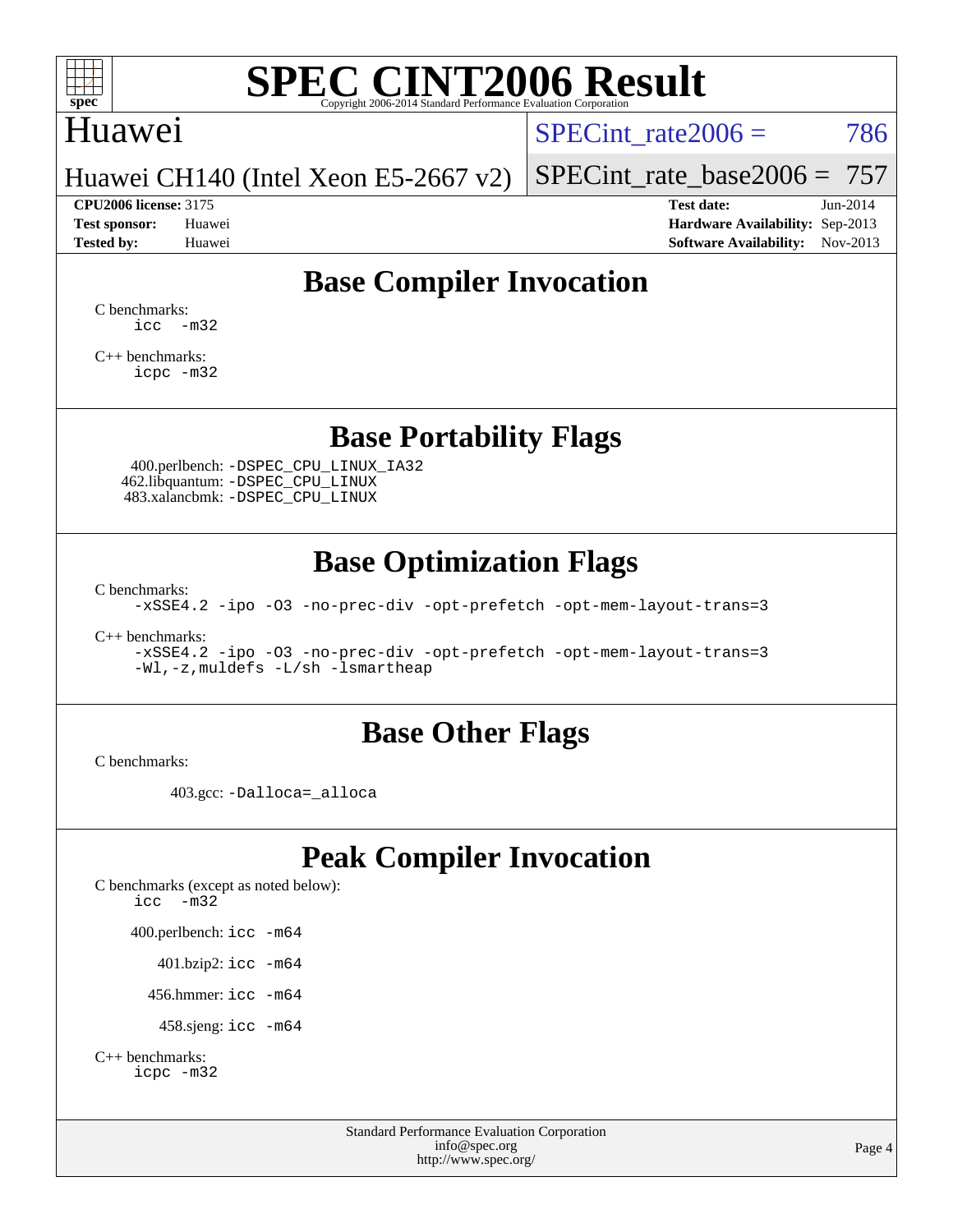

### Huawei

SPECint rate $2006 = 786$ 

Huawei CH140 (Intel Xeon E5-2667 v2)

[SPECint\\_rate\\_base2006 =](http://www.spec.org/auto/cpu2006/Docs/result-fields.html#SPECintratebase2006) 757

**[CPU2006 license:](http://www.spec.org/auto/cpu2006/Docs/result-fields.html#CPU2006license)** 3175 **[Test date:](http://www.spec.org/auto/cpu2006/Docs/result-fields.html#Testdate)** Jun-2014 **[Test sponsor:](http://www.spec.org/auto/cpu2006/Docs/result-fields.html#Testsponsor)** Huawei **[Hardware Availability:](http://www.spec.org/auto/cpu2006/Docs/result-fields.html#HardwareAvailability)** Sep-2013 **[Tested by:](http://www.spec.org/auto/cpu2006/Docs/result-fields.html#Testedby)** Huawei **[Software Availability:](http://www.spec.org/auto/cpu2006/Docs/result-fields.html#SoftwareAvailability)** Nov-2013

## **[Peak Portability Flags](http://www.spec.org/auto/cpu2006/Docs/result-fields.html#PeakPortabilityFlags)**

 400.perlbench: [-DSPEC\\_CPU\\_LP64](http://www.spec.org/cpu2006/results/res2014q3/cpu2006-20140630-30120.flags.html#b400.perlbench_peakCPORTABILITY_DSPEC_CPU_LP64) [-DSPEC\\_CPU\\_LINUX\\_X64](http://www.spec.org/cpu2006/results/res2014q3/cpu2006-20140630-30120.flags.html#b400.perlbench_peakCPORTABILITY_DSPEC_CPU_LINUX_X64) 401.bzip2: [-DSPEC\\_CPU\\_LP64](http://www.spec.org/cpu2006/results/res2014q3/cpu2006-20140630-30120.flags.html#suite_peakCPORTABILITY401_bzip2_DSPEC_CPU_LP64) 456.hmmer: [-DSPEC\\_CPU\\_LP64](http://www.spec.org/cpu2006/results/res2014q3/cpu2006-20140630-30120.flags.html#suite_peakCPORTABILITY456_hmmer_DSPEC_CPU_LP64) 458.sjeng: [-DSPEC\\_CPU\\_LP64](http://www.spec.org/cpu2006/results/res2014q3/cpu2006-20140630-30120.flags.html#suite_peakCPORTABILITY458_sjeng_DSPEC_CPU_LP64) 462.libquantum: [-DSPEC\\_CPU\\_LINUX](http://www.spec.org/cpu2006/results/res2014q3/cpu2006-20140630-30120.flags.html#b462.libquantum_peakCPORTABILITY_DSPEC_CPU_LINUX) 483.xalancbmk: [-DSPEC\\_CPU\\_LINUX](http://www.spec.org/cpu2006/results/res2014q3/cpu2006-20140630-30120.flags.html#b483.xalancbmk_peakCXXPORTABILITY_DSPEC_CPU_LINUX)

## **[Peak Optimization Flags](http://www.spec.org/auto/cpu2006/Docs/result-fields.html#PeakOptimizationFlags)**

[C benchmarks](http://www.spec.org/auto/cpu2006/Docs/result-fields.html#Cbenchmarks):

 400.perlbench: [-xSSE4.2](http://www.spec.org/cpu2006/results/res2014q3/cpu2006-20140630-30120.flags.html#user_peakPASS2_CFLAGSPASS2_LDCFLAGS400_perlbench_f-xSSE42_f91528193cf0b216347adb8b939d4107)(pass 2) [-prof-gen](http://www.spec.org/cpu2006/results/res2014q3/cpu2006-20140630-30120.flags.html#user_peakPASS1_CFLAGSPASS1_LDCFLAGS400_perlbench_prof_gen_e43856698f6ca7b7e442dfd80e94a8fc)(pass 1) [-ipo](http://www.spec.org/cpu2006/results/res2014q3/cpu2006-20140630-30120.flags.html#user_peakPASS2_CFLAGSPASS2_LDCFLAGS400_perlbench_f-ipo)(pass 2) [-O3](http://www.spec.org/cpu2006/results/res2014q3/cpu2006-20140630-30120.flags.html#user_peakPASS2_CFLAGSPASS2_LDCFLAGS400_perlbench_f-O3)(pass 2) [-no-prec-div](http://www.spec.org/cpu2006/results/res2014q3/cpu2006-20140630-30120.flags.html#user_peakPASS2_CFLAGSPASS2_LDCFLAGS400_perlbench_f-no-prec-div)(pass 2) [-prof-use](http://www.spec.org/cpu2006/results/res2014q3/cpu2006-20140630-30120.flags.html#user_peakPASS2_CFLAGSPASS2_LDCFLAGS400_perlbench_prof_use_bccf7792157ff70d64e32fe3e1250b55)(pass 2) [-auto-ilp32](http://www.spec.org/cpu2006/results/res2014q3/cpu2006-20140630-30120.flags.html#user_peakCOPTIMIZE400_perlbench_f-auto-ilp32)  $401.bzip2: -xSSE4.2(pass 2) -prof-qen(pass 1) -ipo(pass 2)$  $401.bzip2: -xSSE4.2(pass 2) -prof-qen(pass 1) -ipo(pass 2)$  $401.bzip2: -xSSE4.2(pass 2) -prof-qen(pass 1) -ipo(pass 2)$  $401.bzip2: -xSSE4.2(pass 2) -prof-qen(pass 1) -ipo(pass 2)$  $401.bzip2: -xSSE4.2(pass 2) -prof-qen(pass 1) -ipo(pass 2)$ [-O3](http://www.spec.org/cpu2006/results/res2014q3/cpu2006-20140630-30120.flags.html#user_peakPASS2_CFLAGSPASS2_LDCFLAGS401_bzip2_f-O3)(pass 2) [-no-prec-div](http://www.spec.org/cpu2006/results/res2014q3/cpu2006-20140630-30120.flags.html#user_peakPASS2_CFLAGSPASS2_LDCFLAGS401_bzip2_f-no-prec-div)(pass 2) [-prof-use](http://www.spec.org/cpu2006/results/res2014q3/cpu2006-20140630-30120.flags.html#user_peakPASS2_CFLAGSPASS2_LDCFLAGS401_bzip2_prof_use_bccf7792157ff70d64e32fe3e1250b55)(pass 2) [-opt-prefetch](http://www.spec.org/cpu2006/results/res2014q3/cpu2006-20140630-30120.flags.html#user_peakCOPTIMIZE401_bzip2_f-opt-prefetch) [-auto-ilp32](http://www.spec.org/cpu2006/results/res2014q3/cpu2006-20140630-30120.flags.html#user_peakCOPTIMIZE401_bzip2_f-auto-ilp32) [-ansi-alias](http://www.spec.org/cpu2006/results/res2014q3/cpu2006-20140630-30120.flags.html#user_peakCOPTIMIZE401_bzip2_f-ansi-alias)  $403.\text{sec: basepeak}$  = yes 429.mcf: basepeak = yes 445.gobmk: [-xSSE4.2](http://www.spec.org/cpu2006/results/res2014q3/cpu2006-20140630-30120.flags.html#user_peakPASS2_CFLAGSPASS2_LDCFLAGS445_gobmk_f-xSSE42_f91528193cf0b216347adb8b939d4107)(pass 2) [-prof-gen](http://www.spec.org/cpu2006/results/res2014q3/cpu2006-20140630-30120.flags.html#user_peakPASS1_CFLAGSPASS1_LDCFLAGS445_gobmk_prof_gen_e43856698f6ca7b7e442dfd80e94a8fc)(pass 1) [-prof-use](http://www.spec.org/cpu2006/results/res2014q3/cpu2006-20140630-30120.flags.html#user_peakPASS2_CFLAGSPASS2_LDCFLAGS445_gobmk_prof_use_bccf7792157ff70d64e32fe3e1250b55)(pass 2) [-ansi-alias](http://www.spec.org/cpu2006/results/res2014q3/cpu2006-20140630-30120.flags.html#user_peakCOPTIMIZE445_gobmk_f-ansi-alias) [-opt-mem-layout-trans=3](http://www.spec.org/cpu2006/results/res2014q3/cpu2006-20140630-30120.flags.html#user_peakCOPTIMIZE445_gobmk_f-opt-mem-layout-trans_a7b82ad4bd7abf52556d4961a2ae94d5) 456.hmmer: [-xSSE4.2](http://www.spec.org/cpu2006/results/res2014q3/cpu2006-20140630-30120.flags.html#user_peakCOPTIMIZE456_hmmer_f-xSSE42_f91528193cf0b216347adb8b939d4107) [-ipo](http://www.spec.org/cpu2006/results/res2014q3/cpu2006-20140630-30120.flags.html#user_peakCOPTIMIZE456_hmmer_f-ipo) [-O3](http://www.spec.org/cpu2006/results/res2014q3/cpu2006-20140630-30120.flags.html#user_peakCOPTIMIZE456_hmmer_f-O3) [-no-prec-div](http://www.spec.org/cpu2006/results/res2014q3/cpu2006-20140630-30120.flags.html#user_peakCOPTIMIZE456_hmmer_f-no-prec-div) [-unroll2](http://www.spec.org/cpu2006/results/res2014q3/cpu2006-20140630-30120.flags.html#user_peakCOPTIMIZE456_hmmer_f-unroll_784dae83bebfb236979b41d2422d7ec2) [-auto-ilp32](http://www.spec.org/cpu2006/results/res2014q3/cpu2006-20140630-30120.flags.html#user_peakCOPTIMIZE456_hmmer_f-auto-ilp32) 458.sjeng: [-xSSE4.2](http://www.spec.org/cpu2006/results/res2014q3/cpu2006-20140630-30120.flags.html#user_peakPASS2_CFLAGSPASS2_LDCFLAGS458_sjeng_f-xSSE42_f91528193cf0b216347adb8b939d4107)(pass 2) [-prof-gen](http://www.spec.org/cpu2006/results/res2014q3/cpu2006-20140630-30120.flags.html#user_peakPASS1_CFLAGSPASS1_LDCFLAGS458_sjeng_prof_gen_e43856698f6ca7b7e442dfd80e94a8fc)(pass 1) [-ipo](http://www.spec.org/cpu2006/results/res2014q3/cpu2006-20140630-30120.flags.html#user_peakPASS2_CFLAGSPASS2_LDCFLAGS458_sjeng_f-ipo)(pass 2) [-O3](http://www.spec.org/cpu2006/results/res2014q3/cpu2006-20140630-30120.flags.html#user_peakPASS2_CFLAGSPASS2_LDCFLAGS458_sjeng_f-O3)(pass 2) [-no-prec-div](http://www.spec.org/cpu2006/results/res2014q3/cpu2006-20140630-30120.flags.html#user_peakPASS2_CFLAGSPASS2_LDCFLAGS458_sjeng_f-no-prec-div)(pass 2) [-prof-use](http://www.spec.org/cpu2006/results/res2014q3/cpu2006-20140630-30120.flags.html#user_peakPASS2_CFLAGSPASS2_LDCFLAGS458_sjeng_prof_use_bccf7792157ff70d64e32fe3e1250b55)(pass 2) [-unroll4](http://www.spec.org/cpu2006/results/res2014q3/cpu2006-20140630-30120.flags.html#user_peakCOPTIMIZE458_sjeng_f-unroll_4e5e4ed65b7fd20bdcd365bec371b81f) [-auto-ilp32](http://www.spec.org/cpu2006/results/res2014q3/cpu2006-20140630-30120.flags.html#user_peakCOPTIMIZE458_sjeng_f-auto-ilp32)  $462$ .libquantum: basepeak = yes 464.h264ref: [-xSSE4.2](http://www.spec.org/cpu2006/results/res2014q3/cpu2006-20140630-30120.flags.html#user_peakPASS2_CFLAGSPASS2_LDCFLAGS464_h264ref_f-xSSE42_f91528193cf0b216347adb8b939d4107)(pass 2) [-prof-gen](http://www.spec.org/cpu2006/results/res2014q3/cpu2006-20140630-30120.flags.html#user_peakPASS1_CFLAGSPASS1_LDCFLAGS464_h264ref_prof_gen_e43856698f6ca7b7e442dfd80e94a8fc)(pass 1) [-ipo](http://www.spec.org/cpu2006/results/res2014q3/cpu2006-20140630-30120.flags.html#user_peakPASS2_CFLAGSPASS2_LDCFLAGS464_h264ref_f-ipo)(pass 2) [-O3](http://www.spec.org/cpu2006/results/res2014q3/cpu2006-20140630-30120.flags.html#user_peakPASS2_CFLAGSPASS2_LDCFLAGS464_h264ref_f-O3)(pass 2) [-no-prec-div](http://www.spec.org/cpu2006/results/res2014q3/cpu2006-20140630-30120.flags.html#user_peakPASS2_CFLAGSPASS2_LDCFLAGS464_h264ref_f-no-prec-div)(pass 2) [-prof-use](http://www.spec.org/cpu2006/results/res2014q3/cpu2006-20140630-30120.flags.html#user_peakPASS2_CFLAGSPASS2_LDCFLAGS464_h264ref_prof_use_bccf7792157ff70d64e32fe3e1250b55)(pass 2)

[C++ benchmarks:](http://www.spec.org/auto/cpu2006/Docs/result-fields.html#CXXbenchmarks)

 471.omnetpp: [-xSSE4.2](http://www.spec.org/cpu2006/results/res2014q3/cpu2006-20140630-30120.flags.html#user_peakPASS2_CXXFLAGSPASS2_LDCXXFLAGS471_omnetpp_f-xSSE42_f91528193cf0b216347adb8b939d4107)(pass 2) [-prof-gen](http://www.spec.org/cpu2006/results/res2014q3/cpu2006-20140630-30120.flags.html#user_peakPASS1_CXXFLAGSPASS1_LDCXXFLAGS471_omnetpp_prof_gen_e43856698f6ca7b7e442dfd80e94a8fc)(pass 1) [-ipo](http://www.spec.org/cpu2006/results/res2014q3/cpu2006-20140630-30120.flags.html#user_peakPASS2_CXXFLAGSPASS2_LDCXXFLAGS471_omnetpp_f-ipo)(pass 2) [-O3](http://www.spec.org/cpu2006/results/res2014q3/cpu2006-20140630-30120.flags.html#user_peakPASS2_CXXFLAGSPASS2_LDCXXFLAGS471_omnetpp_f-O3)(pass 2) [-no-prec-div](http://www.spec.org/cpu2006/results/res2014q3/cpu2006-20140630-30120.flags.html#user_peakPASS2_CXXFLAGSPASS2_LDCXXFLAGS471_omnetpp_f-no-prec-div)(pass 2) [-prof-use](http://www.spec.org/cpu2006/results/res2014q3/cpu2006-20140630-30120.flags.html#user_peakPASS2_CXXFLAGSPASS2_LDCXXFLAGS471_omnetpp_prof_use_bccf7792157ff70d64e32fe3e1250b55)(pass 2) [-ansi-alias](http://www.spec.org/cpu2006/results/res2014q3/cpu2006-20140630-30120.flags.html#user_peakCXXOPTIMIZE471_omnetpp_f-ansi-alias) [-opt-ra-region-strategy=block](http://www.spec.org/cpu2006/results/res2014q3/cpu2006-20140630-30120.flags.html#user_peakCXXOPTIMIZE471_omnetpp_f-opt-ra-region-strategy_a0a37c372d03933b2a18d4af463c1f69) [-Wl,-z,muldefs](http://www.spec.org/cpu2006/results/res2014q3/cpu2006-20140630-30120.flags.html#user_peakEXTRA_LDFLAGS471_omnetpp_link_force_multiple1_74079c344b956b9658436fd1b6dd3a8a) [-L/sh -lsmartheap](http://www.spec.org/cpu2006/results/res2014q3/cpu2006-20140630-30120.flags.html#user_peakEXTRA_LIBS471_omnetpp_SmartHeap_32f6c82aa1ed9c52345d30cf6e4a0499)

473.astar: basepeak = yes

[-unroll2](http://www.spec.org/cpu2006/results/res2014q3/cpu2006-20140630-30120.flags.html#user_peakCOPTIMIZE464_h264ref_f-unroll_784dae83bebfb236979b41d2422d7ec2) [-ansi-alias](http://www.spec.org/cpu2006/results/res2014q3/cpu2006-20140630-30120.flags.html#user_peakCOPTIMIZE464_h264ref_f-ansi-alias)

Continued on next page

Standard Performance Evaluation Corporation [info@spec.org](mailto:info@spec.org) <http://www.spec.org/>